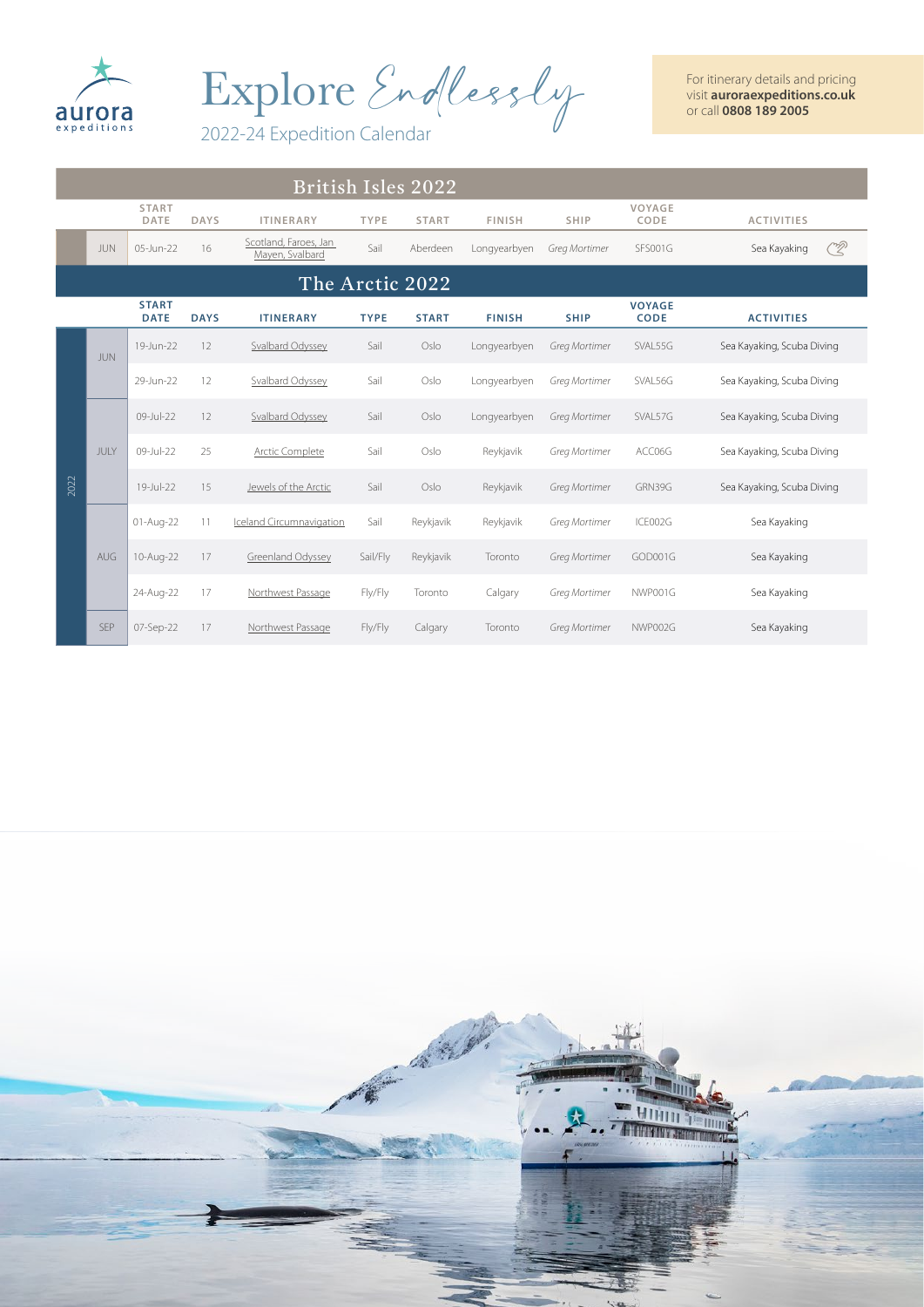

Explore Endlessly

2022-24 Expedition Calendar

For itinerary details and pricing visit **auroraexpeditions.co.uk** or call **0808 189 2005**

|      | Antarctica 2022/23 |                             |             |                                                |             |              |               |               |                              |                                                                               |
|------|--------------------|-----------------------------|-------------|------------------------------------------------|-------------|--------------|---------------|---------------|------------------------------|-------------------------------------------------------------------------------|
|      |                    | <b>START</b><br><b>DATE</b> | <b>DAYS</b> | <b>ITINERARY</b>                               | <b>TYPE</b> | <b>START</b> | <b>FINISH</b> | <b>SHIP</b>   | <b>VOYAGE</b><br><b>CODE</b> | <b>ACTIVITIES</b>                                                             |
|      | OCT                | 21-Oct-22                   | 19          | South Georgia &<br><b>Antarctic Odyssey</b>    | Sail        | Santiago     | Ushuaia       | Greg Mortimer | ASG211022G                   | Sea Kayaking, Snowshoeing,<br>Shackleton's Crossing on Skis, Paddling         |
|      |                    | 04-Nov-22                   | 17          | Subantarctic Safari                            | Fly/Sail    | Santiago     | Ushuaia       | Sylvia Earle  | FLK041122S                   | Sea Kayaking, Snorkelling,<br>Shackleton's Crossing on Foot,                  |
|      |                    | 07-Nov-22                   | 12          | Spirit of Antarctica                           | Sail        | Ushuaia      | Ushuaia       | Greg Mortimer | ANP071122G                   | Sea Kayaking, Camping, Snowshoeing,<br>Ski/Snowboard Touring, Paddling        |
|      | <b>NOV</b>         | 17-Nov-22                   | 12          | Spirit of Antarctica                           | Sail        | Ushuaia      | Ushuaia       | Greg Mortimer | ANP171122G                   | Sea Kayaking, Camping, Snowshoeing,<br>Ski/Snowboard Touring, Paddling        |
|      |                    | 19-Nov-22                   | 12          | Spirit of Antarctica                           | Sail        | Ushuaia      | Ushuaia       | Sylvia Earle  | ANP191122S                   | Sea Kayaking, Snorkelling,<br>Camping, Snowshoeing, Paddling                  |
| 2022 |                    | 27-Nov-22                   | 21          | <b>Falklands, South Georgia</b><br>& Peninsula | Sail        | Ushuaia      | Ushuaia       | Greg Mortimer | FSP271122G                   | Sea Kayaking, Snowshoeing,<br>Alpine Trekking, Paddling                       |
|      |                    | 29-Nov-22                   | 12          | Spirit of Antarctica                           | Sail        | Ushuaia      | Ushuaia       | Sylvia Earle  | ANP291122S                   | Sea Kayaking, Snorkelling,<br>Camping, Snowshoeing, Paddling                  |
|      |                    | 09-Dec-22                   | 12          | Spirit of Antarctica                           | Sail        | Ushuaia      | Ushuaia       | Sylvia Earle  | ANP091222S                   | Sea Kayaking, Snorkelling,<br>Camping, Snowshoeing, Paddling                  |
|      | DEC                | 16-Dec-22                   | 13          | Across the Antarctic<br>Circle (Christmas)     | Sail        | Ushuaia      | Ushuaia       | Greg Mortimer | ANC161222G                   | Sea Kayaking, Snorkelling, Camping,<br>Snowshoeing, Alpine Trekking, Paddling |
|      |                    | 19-Dec-22                   | 21          | South Georgia &<br>Antarctic Odyssey           | Sail        | Ushuaia      | Ushuaia       | Sylvia Earle  | ASG191222S                   | Sea Kayaking, Snorkelling,<br>Snowshoeing, Paddling                           |
|      |                    | 27-Dec-22                   | 21          | South Georgia &<br><b>Antarctic Odyssey</b>    | Sail        | Ushuaia      | Ushuaia       | Greg Mortimer | ASG271222G                   | Sea Kayaking, Snorkelling, Paddling                                           |
|      |                    | 07-Jan-23                   | 13          | <b>Across the Antarctic Circle</b>             | Sail        | Ushuaia      | Ushuaia       | Sylvia Earle  | ANC070123                    | Sea Kayaking, Snorkelling, Paddling                                           |
|      |                    | 15-Jan-23                   | 11          | <b>Antarctic Explorer</b>                      | Sail/Fly    | Ushuaia      | Punta Arenas  | Greg Mortimer | AEP150123G                   | Sea Kayaking, Snorkelling, Paddling                                           |
|      | JAN                | 18-Jan-23                   | 11          | <b>Antarctic Explorer</b>                      | Sail/Fly    | Ushuaia      | Punta Arenas  | Sylvia Earle  | AEP180123S                   | Sea Kayaking, Snorkelling, Paddling                                           |
|      |                    | 23-Jan-23                   | 12          | <b>Antarctic Explorer</b>                      | Fly/Fly     | Punta Arenas | Punta Arenas  | Greg Mortimer | AEP230123G                   | Sea Kayaking, Snorkelling, Paddling                                           |
|      |                    | 26-Jan-23                   | 12          | <b>Antarctic Explorer</b>                      | Fly/Fly     | Punta Arenas | Punta Arenas  | Sylvia Earle  | AEP260123S                   | Sea Kayaking, Snorkelling, Paddling                                           |
|      |                    | 01-Feb-23                   | 12          | Across the Antarctic Circle                    | Fly/Sail    | Punta Arenas | Ushuaia       | Greg Mortimer | ANC010223G                   | Sea Kayaking, Snorkelling, Paddling                                           |
| 2023 |                    | 04-Feb-23                   | 12          | <b>Wild Antarctica</b>                         | Fly/Sail    | Punta Arenas | Ushuaia       | Sylvia Earle  | ANW040223S                   | Sea Kayaking, Snorkelling, Paddling                                           |
|      | FEB                | 11-Feb-23                   | 11          | <b>Antarctic Explorer</b>                      | Sail/Fly    | Ushuaia      | Punta Arenas  | Greg Mortimer | AEP110223G                   | Sea Kayaking, Snorkelling, Paddling                                           |
|      |                    | 19-Feb-23                   | 12          | Antarctic Explorer                             | Fly/Fly     | Punta Arenas | Punta Arenas  | Greg Mortimer | AEP190223G                   | Sea Kayaking, Snorkelling, Paddling                                           |
|      |                    | 22-Feb-23                   | 12          | <b>Antarctic Explorer</b>                      | Fly/Fly     | Punta Arenas | Punta Arenas  | Sylvia Earle  | AEP220223S                   | Sea Kayaking, Snorkelling,<br>Scuba Diving, Paddling                          |
|      |                    | 28-Feb-23                   | 12          | <b>Wild Antarctica</b>                         | Fly/Sail    | Punta Arenas | Ushuaia       | Greg Mortimer | ANW280223G                   | Sea Kayaking, Snorkelling, Paddling                                           |
|      |                    | 03-Mar-23                   | 12          | <b>Antarctic Explorer</b>                      | Fly/Sail    | Punta Arenas | Ushuaia       | Sylvia Earle  | AEP030323S                   | Sea Kayaking, Snorkelling,<br>Scuba Diving, Paddling                          |
|      | MAR                | 10-Mar-23                   | 21          | South Georgia & Antarctic<br>Odyssey           | Sail        | Ushuaia      | Ushuaia       | Greg Mortimer | ASG100323G                   | Sea Kayaking, Snorkelling, Paddling                                           |
|      |                    | 13-Mar-23                   | 23          | Antarctica Complete                            | Sail        | Ushuaia      | Ushuaia       | Sylvia Earle  | ACO130323S                   | Sea Kayaking, Snorkelling, Paddling                                           |

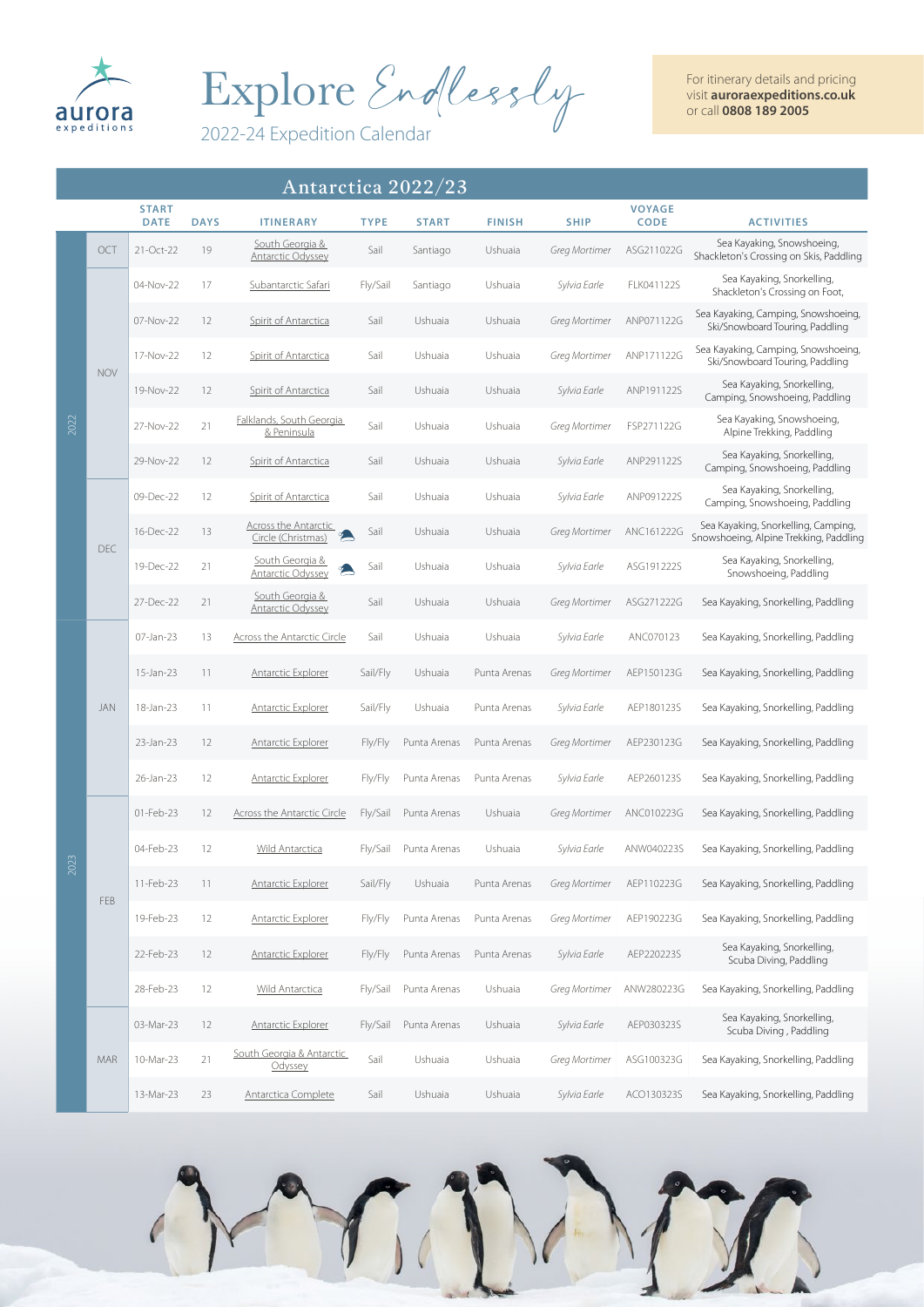

Explore Endlessly

For itinerary details and pricing visit **auroraexpeditions.co.uk** or call **0808 189 2005**

2022-24 Expedition Calendar

|                    | Islands of the Atlantic 2023 |                             |             |                                            |             |                        |               |               |                              |                                                                               |  |
|--------------------|------------------------------|-----------------------------|-------------|--------------------------------------------|-------------|------------------------|---------------|---------------|------------------------------|-------------------------------------------------------------------------------|--|
|                    |                              | <b>START</b><br><b>DATE</b> | <b>DAYS</b> | <b>ITINERARY</b>                           | <b>TYPE</b> | <b>START</b>           | <b>FINISH</b> | <b>SHIP</b>   | <b>VOYAGE</b><br><b>CODE</b> | <b>ACTIVITIES</b>                                                             |  |
| 2023               | <b>APR</b>                   | 16-Apr-23                   | 15          | Cape Verde, Canary<br>Islands & The Azores | Sail        | Lisbon                 | Lisbon        | Greg Mortimer | CAP001G                      | Sea Kayaking, Paddling,<br>Scuba Diving, Snorkelling                          |  |
|                    |                              |                             |             |                                            |             | Latin America 2023     |               |               |                              |                                                                               |  |
|                    |                              | <b>START</b><br><b>DATE</b> | <b>DAYS</b> | <b>ITINERARY</b>                           | <b>TYPE</b> | <b>START</b>           | <b>FINISH</b> | <b>SHIP</b>   | <b>VOYAGE</b><br><b>CODE</b> | <b>ACTIVITIES</b>                                                             |  |
| 202                | <b>APR</b>                   | 20-Apr-23                   | 15          | Costa Rica & Panama Canal                  | Sail        | Cartagena de<br>Indias | San José      | Sylvia Earle  | CRP003S                      | Scuba Diving, Paddling, Snorkelling,<br>Stand-up Paddleboarding               |  |
|                    |                              |                             |             |                                            |             | The Arctic 2023        |               |               |                              |                                                                               |  |
|                    |                              | <b>START</b><br><b>DATE</b> | <b>DAYS</b> | <b>ITINERARY</b>                           | <b>TYPE</b> | <b>START</b>           | <b>FINISH</b> | <b>SHIP</b>   | <b>VOYAGE</b><br><b>CODE</b> | <b>ACTIVITIES</b>                                                             |  |
|                    | MAY                          | 16-May-23                   | 15          | <b>Across the Arctic Circle</b>            | Sail        | Aberdeen               | Longyearbyen  | Greg Mortimer | SNS007G                      | Sea Kayaking, Paddling, Scuba Diving,<br>Snorkelling, Stand-up Paddleboarding |  |
|                    |                              | 29-May-23                   | 12          | Svalbard Odyssev                           | Sail        | Longyearbyen           | Longyearbyen  | Greg Mortimer | SVL058G                      | Sea Kayaking, Scuba Diving                                                    |  |
|                    |                              | 04-Jun-23                   | 11          | <b>Iceland Circumnavigation</b>            | Sail        | Reykjavik              | Reykjavik     | Sylvia Earle  | ICE003S                      | Sea Kayaking, Paddling, Scuba Diving                                          |  |
|                    |                              | 08-Jun-23                   | 12          | Svalbard Odyssey                           | Sail        | Longyearbyen           | Longyearbyen  | Greg Mortimer | SVL059G                      | Sea Kayaking, Scuba Diving                                                    |  |
|                    | <b>JUN</b>                   | 13-Jun-23                   | 15          | Iceland, Jan Mayen,<br>Svalbard            | Sail        | Reykjavik              | Longyearbyen  | Sylvia Earle  | <b>IJS002S</b>               | Sea Kayaking                                                                  |  |
|                    |                              | 18-Jun-23                   | 15          | Jewels of the Arctic                       | Sail        | Longyearbyen           | Reykjavik     | Greg Mortimer | GRN040G                      | Sea Kayaking, Scuba Diving,<br>Rock Climbing                                  |  |
|                    |                              | 26-Jun-23                   | 15          | Svalbard in Depth                          | Sail        | Longyearbyen           | Longyearbyen  | Sylvia Earle  | SVD001S                      | Sea Kayaking                                                                  |  |
| 2023               | JUL                          | $01$ -Jul-23                | 24          | <b>Arctic Complete</b>                     | Sail        | Reykjavik              | Longyearbyen  | Greg Mortimer | ACC007G                      | Sea Kayaking, Scuba Diving,<br>Rock Climbing                                  |  |
|                    |                              | 09-Jul-23                   | 15          | Jewels of the Arctic                       | Sail        | Longyearbyen           | Reykjavik     | Sylvia Earle  | GRN041S                      | Sea Kayaking, Scuba Diving,<br>Rock Climbing                                  |  |
|                    |                              | 23-Jul-23                   | 12          | Svalbard Odyssey                           | Sail        | Longyearbyen           | Longyearbyen  | Greg Mortimer | SVL060G                      | Sea Kayaking                                                                  |  |
|                    |                              | 27-Jul-23                   | 17          | Northwest Passage                          | Fly/Fly     | Toronto                | Calgary       | Sylvia Earle  | NWP003S                      | Sea Kayaking                                                                  |  |
|                    |                              | 02-Aug-23                   | 15          | Jewels of the Arctic                       | Sail        | Longyearbyen           | Reykjavik     | Greg Mortimer | GRN042G                      | Sea Kayaking, Rock Climbing                                                   |  |
|                    | AUG                          | 10-Aug-23                   | 17          | Northwest Passage                          | Fly/Fly     | Calgary                | Toronto       | Sylvia Earle  | NWP004S                      | Sea Kayaking                                                                  |  |
|                    |                              | 15-Aug-23                   | 14          | East Greenland Explorer                    | Sail        | Reykjavik              | Reykjavik     | Greg Mortimer | EGL001G                      | Sea Kayaking, Rock Climbing                                                   |  |
|                    |                              | 24-Aug-23                   | 30          | Complete Northwest<br>Passage              | Fly/Fly     | Toronto                | Anchorage     | Sylvia Earle  | FNW001S                      | Sea Kayaking                                                                  |  |
|                    | <b>SEP</b>                   | 01-Sep-23                   | 22          | Northern Lights Explorer                   | Sail        | Kirkenes               | Bergen        | Greg Mortimer | NLE001G                      | Sea Kayaking, Paddling,<br>Stand-up Paddleboarding                            |  |
| British Isles 2023 |                              |                             |             |                                            |             |                        |               |               |                              |                                                                               |  |
|                    |                              | <b>START</b><br>DATE        | <b>DAYS</b> | <b>ITINERARY</b>                           | TYPE        | <b>START</b>           | <b>FINISH</b> | <b>SHIP</b>   | VOYAGE<br>CODE               | <b>ACTIVITIES</b>                                                             |  |
|                    |                              | 04-May-23                   | 14          | Jewels of Coastal UK                       | Sail        | London                 | Aberdeen      | Greg Mortimer | UKC001G                      | Sea Kayaking, Paddling, Scuba Diving,<br>Snorkelling, Stand-up Paddleboarding |  |
| 2023               | MAY                          | 17-May-23                   | 17          | Ireland & Scotland<br>Discovery            | Sail        | Dublin                 | Aberdeen      | Sylvia Earle  | ISC001S                      | Sea Kayaking, Paddling, Scuba Diving,<br>Snorkelling, Stand-up Paddleboarding |  |
|                    |                              |                             |             |                                            |             |                        |               |               |                              | <b>STATE OF BRIDE</b>                                                         |  |